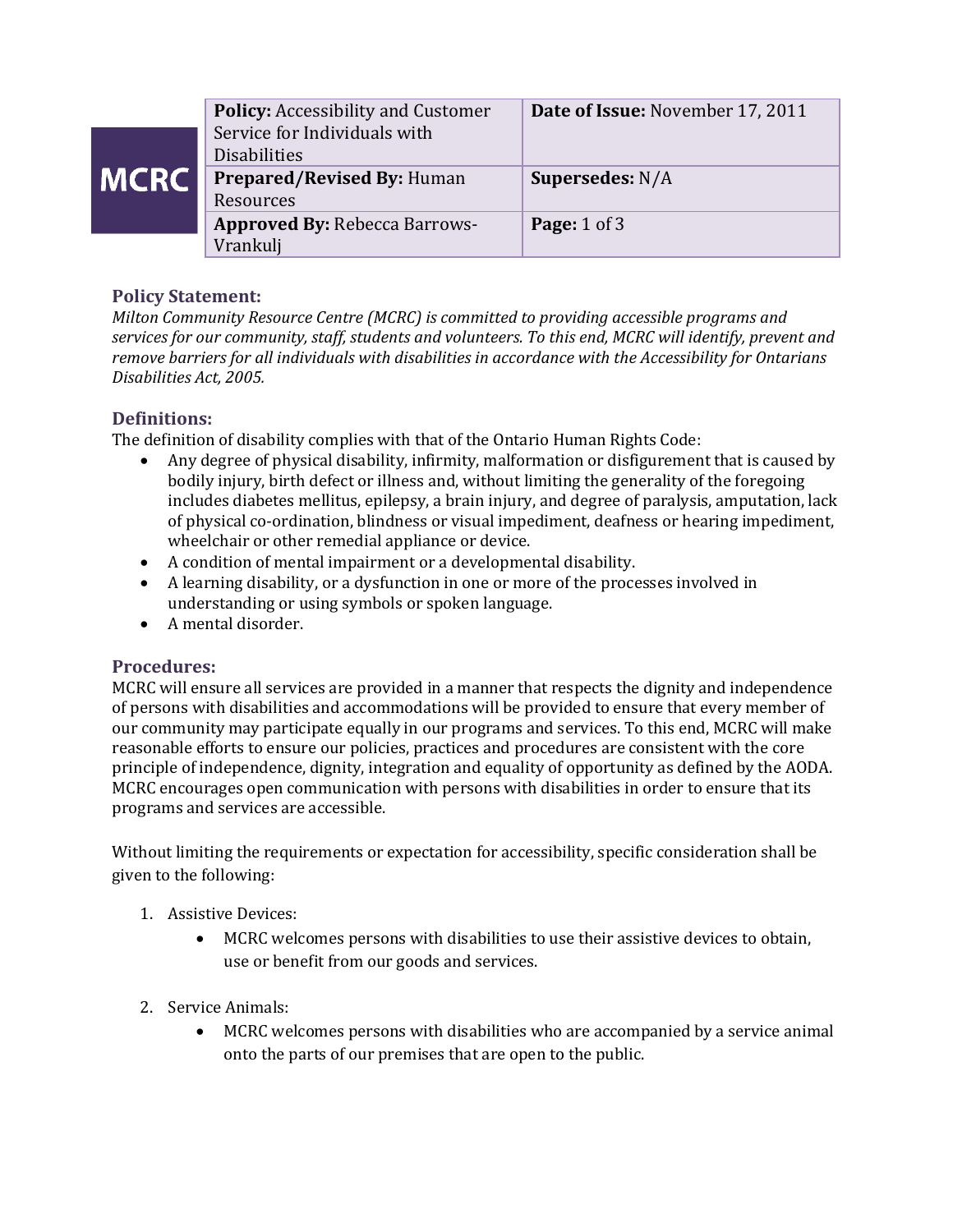- 3. Support Persons:
	- MCRC welcomes persons with disabilities who are accompanied by a support person. Any person with a disability who is accompanied by a support person will be allowed to enter our premises with his or her support person. At no time will a person with a disability who is accompanied by a support person be prevented from having access to his or her support person.
	- In cases where a fee will be charged for admission of a support person, the fee will be communicated and posted accordingly on the program brochure or other public methods.
- 4. Temporary Disruptions to Service:
	- MCRC will provide notice in the event of a planned or unexpected disruption in the use of the elevator or other services usually used by people with disabilities to access any programs and services.
	- A notice regarding a temporary disruption will be placed in relevant conspicuous locations on our premises and, when appropriate, shall be placed on MCRC's website.
- 5. Training:
	- MCRC will provide training about accessible goods and services to all staff members that will discuss how to interact with members of the public who wish to obtain, use or benefit from goods and services provided by MCRC.
	- Training will include a review of the purposes of the Accessibility for Ontarians with Disabilities Act, 2005, the requirements of the Customer Service standard, and information about the following matters:
		- o How to interact and communicate with people with various types of disabilities including those who use an assistive device or require the assistance of a service animal or a support person.
		- o MCRC's policies practices and procedures relating to accessibility to our programs and services to persons with disabilities.
- 6. Feedback:

In order to ensure we provide our programs and services to fit the needs of our clientele and visitors, we encourage feedback as to how we can improve. Contact information is identified on MCRC's website in order for a client to submit feedback to the organization. This includes:

- MCRC's main reception phone numbers: 905-876-1244 ext. 210/238
- MCRC's feedback e-mail address[: feedback@mcrc.on.ca](mailto:feedback@mcrc.on.ca)
- 7. Emergency Evacuations:
	- MCRC has identified Emergency response procedures that are in place and will be modified to suit the needs of our visitors, clientele and staff that require